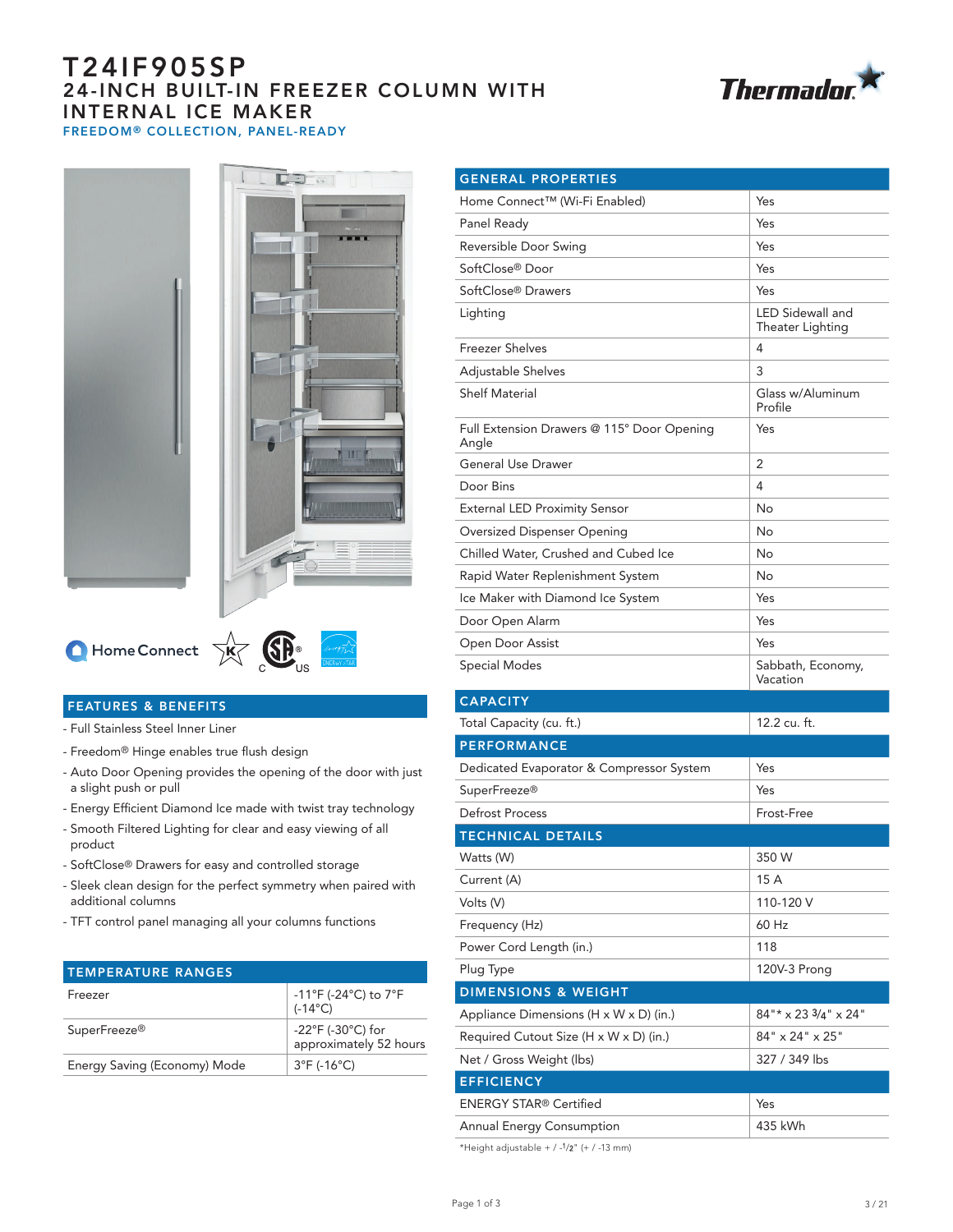# T24IF905SP 24-INCH BUILT-IN FREEZER COLUMN WITH INTERNAL ICE MAKER



FREEDOM® COLLECTION, PANEL-READY

| <b>WARRANTY</b>                                                                                                         |                  |
|-------------------------------------------------------------------------------------------------------------------------|------------------|
| Limited, Entire Appliance, Parts and Labor on Any Part of the Refrigerator that Fails Because of a Manufacturing Defect | 2 Year           |
| Limited Warranty for Sealed Refrigeration System*; Parts and Labor                                                      | 3rd to 6th Year  |
| Limited Warranty for Sealed Refrigeration System*; Parts Only                                                           | 7th to 12th Year |
| Limited Warranty for Stainless Steel Rust-Through                                                                       | Lifetime         |

\*Sealed refrigeration system includes compressor, evaporator, condenser, dryer / strainer and connection tubing

#### CUTOUT DIMENSIONS



Furniture return

**A:** Area for installation of power connection.

**B:** Area for running the water line. It is recommended that the waterbox is placed adjacent to the installation cavity, so that it can be accessed for service without uninstalling the appliance. If this is not possible, place the recessed waterbox adjacent to the water supply socket elevated at the heights as referenced in areas A and B.

**C:** Niche depth depends on kitchen design. For a flush installation, the depth needs to be at least 24 inches plus the thickness of the door panel.

Stainless steel models contain a panel-ready base unit, ready-to-install stainless steel door(s) with a right or left door swing and handle(s).



TOP VIEW CLEARANCE